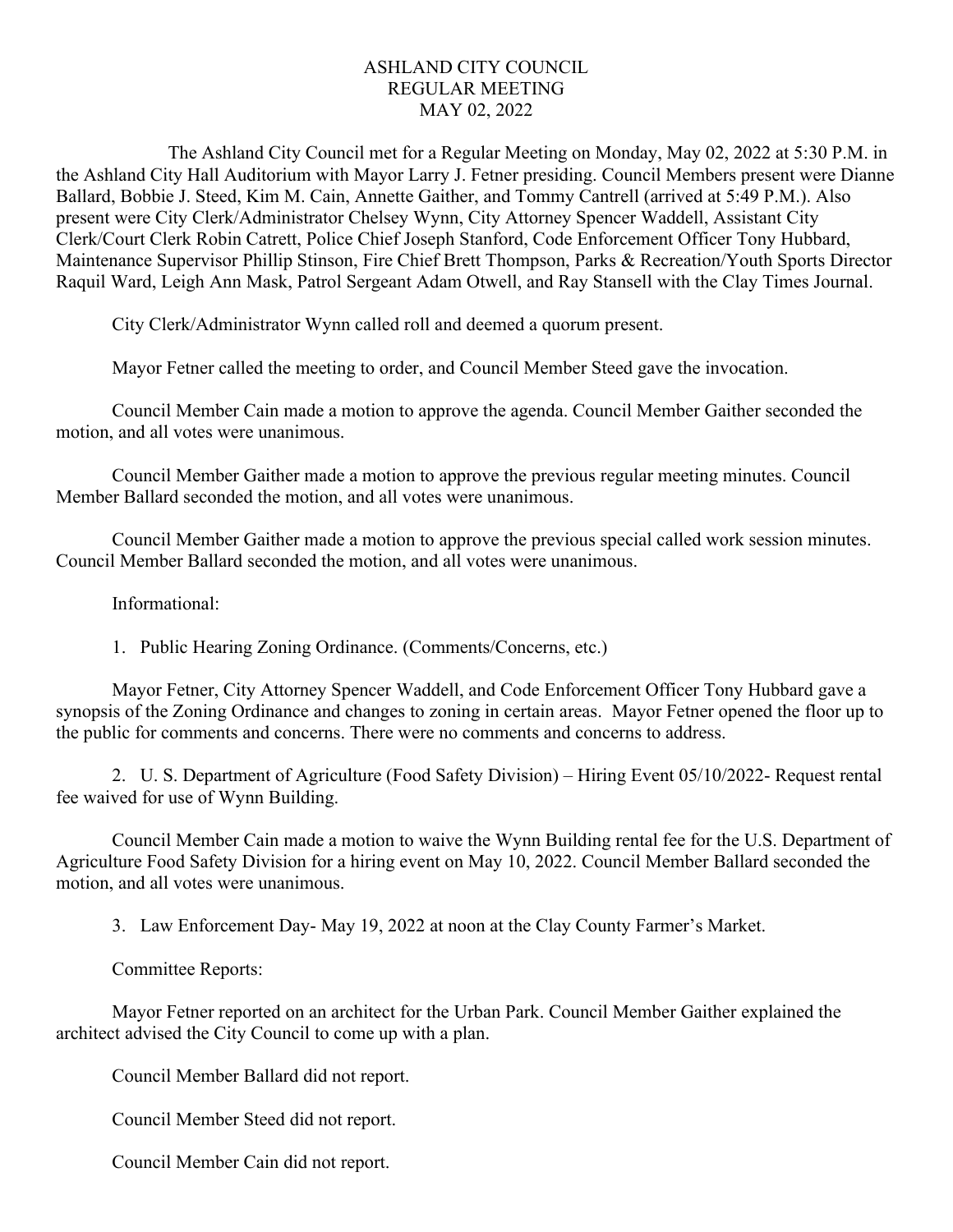Council Member Gaither reported on May Day on May 05, 2022 at the Wynn Building from 8am-12pm. Council Member Gaither also reported on regular meeting items.

Council Member Cantrell had not yet arrived for committee reports.

Police Chief Stanford reported on the resignation of Patrol Sergeant Adam Otwell and retiring K9 Officer Boyd. Chief Stanford also reported on agenda items concerning RVCRI Grant. Chief Stanford reported when the items he is requesting are put into place, it will change the way they are able to solve crimes. Chief Stanford also reported on new hire recommendations for several dispatcher positions, and the termination of a dispatcher that failed to meet expectations of the position. Chief Stanford report on noise complaints and advised he is going to reach out to the City Attorneys for advice on enforcing the noise ordinance.

Maintenance Supervisor Stinson reported the Rebuild Alabama project has been completed, and reported on repairs at the City Library. Supervisor Stinson reported on agenda items.

City Clerk/Administrator Wynn reported on the May Day event. Administrator Wynn also reported the league conference is next week May 11-14.

Fire Chief Thompson reported on false alarms for the fire department and gave an update on applying for a grant.

Parks & Recreation/Youth Sports Director Ward reported on the baseball season, which has 2 weeks remaining, and gave an update on tennis court resurfacing quote for repair and basketball goals.

New Business:

Council Member Cain made a motion to approve the bills received since the last meeting in the amount of \$13,972.68. Council Member Gaither seconded the motion, and all votes were unanimous.

Council Member Gaither made a motion to accept the resignation of Patrol Sergeant Adam Otwell effective May 03, 2022. Council Member Cain seconded the motion, and all votes were unanimous.

Patrol Sergeant Otwell reported to the Mayor and City Council and thanked them for allowing him the opportunity to serve the City of Ashland. Sergeant Otwell thanked Chief Stanford for allowing him to serve under him for the past 8 years.

Council Member Cain made a motion to retire K9 Officer Boyd effective May 03, 2022. Council Member Steed seconded the motion, and all votes were unanimous.

Council Member Gaither made a motion to open and advertise for two weeks a Police Officer position with Ashland Police Department. Council Member Cain seconded the motion, and all votes were unanimous.

Council Member Gaither made a motion to allow East Alabama Regional Planning and Development Commission to apply for a Land and Water Conservation Grant (LWCF) for senior park equipment with a 50% match. Council Member Cantrell seconded the motion, and all votes were unanimous.

Council Member Cain made a motion to approve a lease agreement with Clay County Drug Court. Council Member Steed seconded the motion, and all votes were unanimous.

Council Member Gaither made a motion to approve a lease agreement with Clay County District Attorney. Council Member Cantrell seconded the motion, and all votes were unanimous.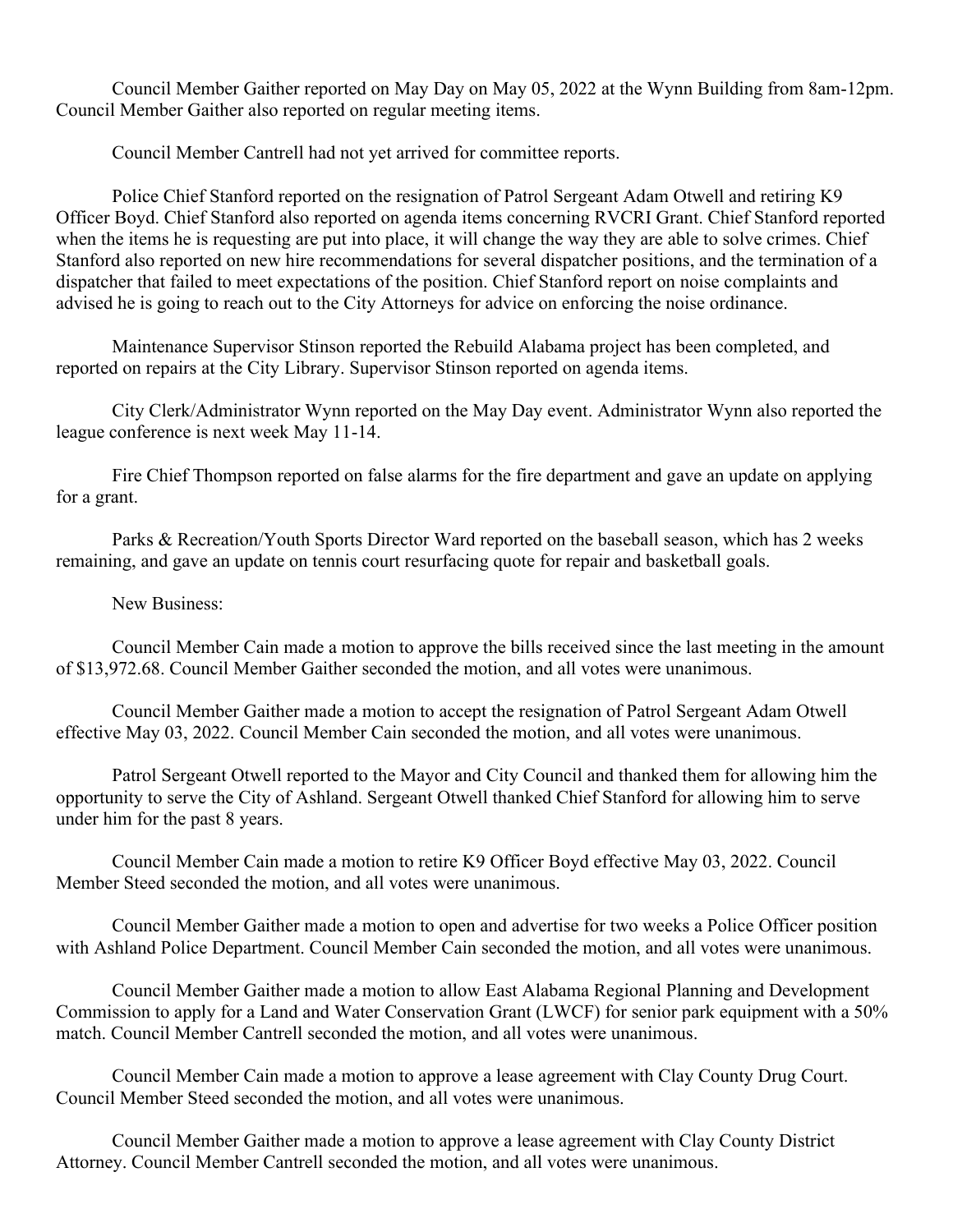Council Member Cain made a motion to approve a lease agreement with Paragon Services USA, LLC. Council Member Ballard seconded the motion, and all votes were unanimous.

Council Member Gaither made a motion to purchase security cameras from CDW-G at a total cost of \$8,361.76 (to be reimbursed by RVCRI grant). Council Member Cain seconded the motion, and all votes were unanimous.

Council Member Cain made a motion to give Library Aide Madison Morris a 2-step evaluation-based raise to Range 1 Step 6 effective April 16, 2022. Council Member Gaither seconded the motion, and all votes were unanimous.

Council Member Gaither made a motion to purchase a 3810 Bushhog ROW Cutter through Sourcewell from Huddleston Equipment Sales at a total cost of \$20,186.00. Council Member Cain seconded the motion, and all votes were unanimous.

Council Member Steed made a motion approving to hire Leigh Ann Mask as full time Police Dispatcher with starting pay of Range 9 Step 1, effective May 09, 2022. Council Member Cain seconded the motion, and all votes were unanimous.

Council Member Gaither made a motion to dismiss/terminate Natalie McCormmick from the position of Police Dispatcher effective May 02, 2022 (probationary employee). Council Member Cantrell seconded the motion, and all votes were unanimous.

Council Member Cantrell made a motion approving to hire Kayla Carter as a full time Police Dispatcher with a starting pay of Range 7 Step 1, effective May 04, 2022. Council Member Steed seconded the motion, and all votes were unanimous.

Council Member Cantrell made a motion approving to purchase equipment from FUSUS, and enter into agreement for services at a cost of \$12,099.00, with reoccurring cost of \$5,299.00 every year thereafter. (First three years reimbursed by RVCRI Grant). Council Member Gaither seconded the motion, and all votes were unanimous.

Chief Stanford explained the system will include a monitor that will pullup the cameras in the area of a call when an Officer is dispatched to an area where a camera is located, it will also allow the police department to pull footage from past incidents to help solve crimes that may occur.

Council Member Gaither made a motion to purchase a camera trailer from ECAM Secure for \$33,439.21. (Reimbursed by RVCRI Grant). Council Member Cantrell seconded the motion, and all votes were unanimous.

Chief Stanford explained this is the same type camera that has been utilized at the County Fair and the Watermelon Festival. Chief Stanford advised this will give us full camera coverage of any area.

Council Member Cain made a motion approving to purchase restroom partitions from Southern Pipe & Supply at an estimated cost of \$4,489.63. Council Members Steed seconded the motion, and all votes were unanimous.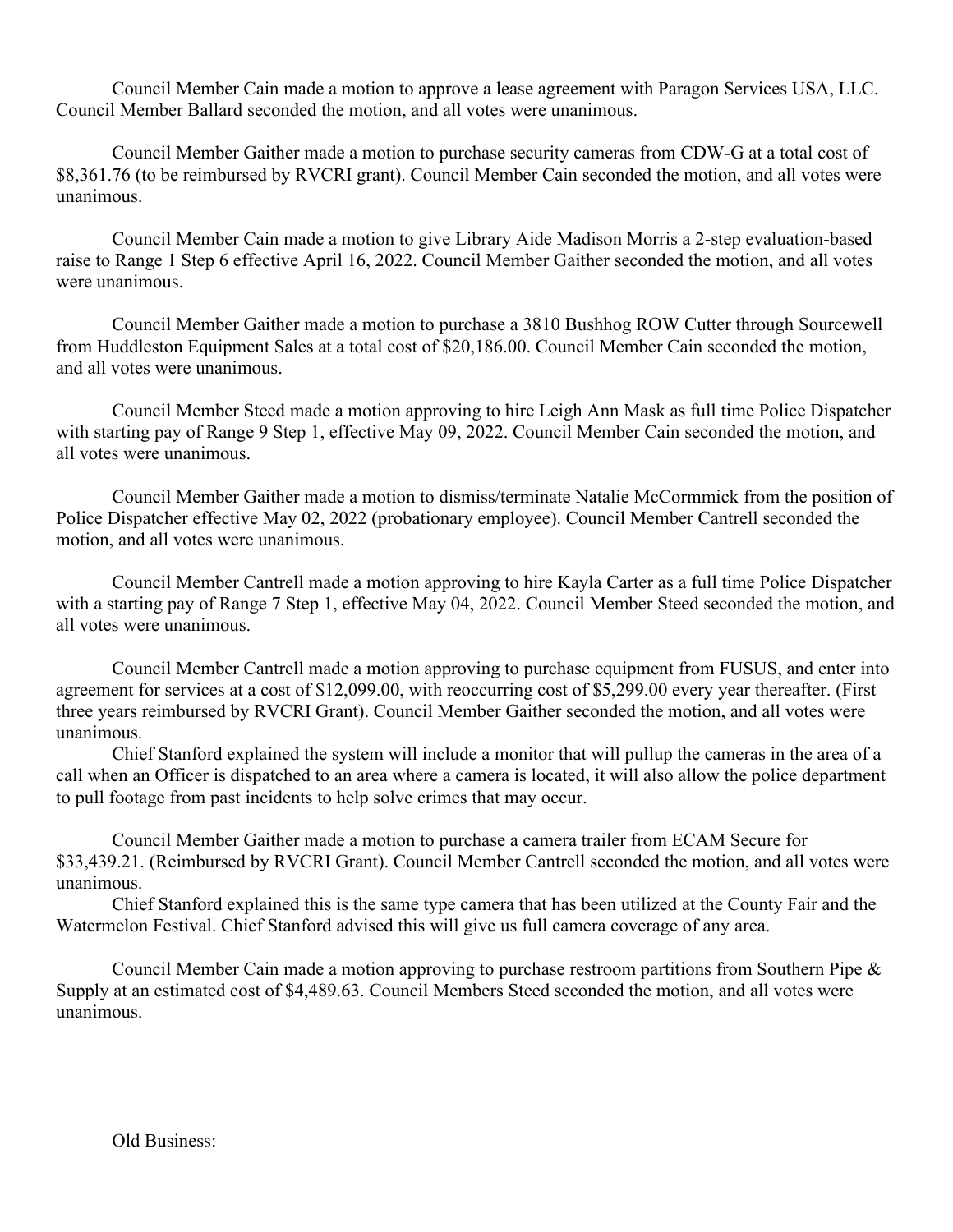Council Member Cantrell made a motion to hire Stanford Simmons as a temporary part-time Laborer at a pay of Range 6 Step 1 with a start date of May 03, 2022 and an end date of October 31, 2022. Council Member Gaither seconded the motion, and all votes were unanimous with the exception of Council Member Ballard who was opposed.

Resolutions, Orders, Ordinances, and Other Business:

Council Member Cantrell made a motion approving Ordinance 2022-04-18-01 Back to School Tax Holiday. Council Member Cain seconded the motion, and all votes were unanimous.

Roll Call Vote:

Mayor Fetner-Yea

Council Member Ballard-Yea

Council Member Steed-Yea

Council Member Cain-Yea

Council Member Gaither-Yea

Council Member Cantrell-Yea

Ordinance 2022-05-02-01 Zoning Ordinance was presented for a first reading.

Council Member Cain made a motion to suspend the rules to consider Ordinance 2022-05-02-01 Zoning Ordinance on the first reading. Council Member Cantrell seconded the motion.

Roll Call Vote:

Mayor Fetner- Yea

Council Member Ballard- Yea

Council Member Steed- Yea

Council Member Cain- Yea

Council Member Gaither- Yea

Council Member Cantrell- Yea

Council Member Gaither made a motion approving Ordinance 2022-05-02-01 Zoning Ordinance. Council Member Cain seconded the motion.

Roll Call Vote:

Mayor Fetner-Yea

Council Member Ballard-Yea